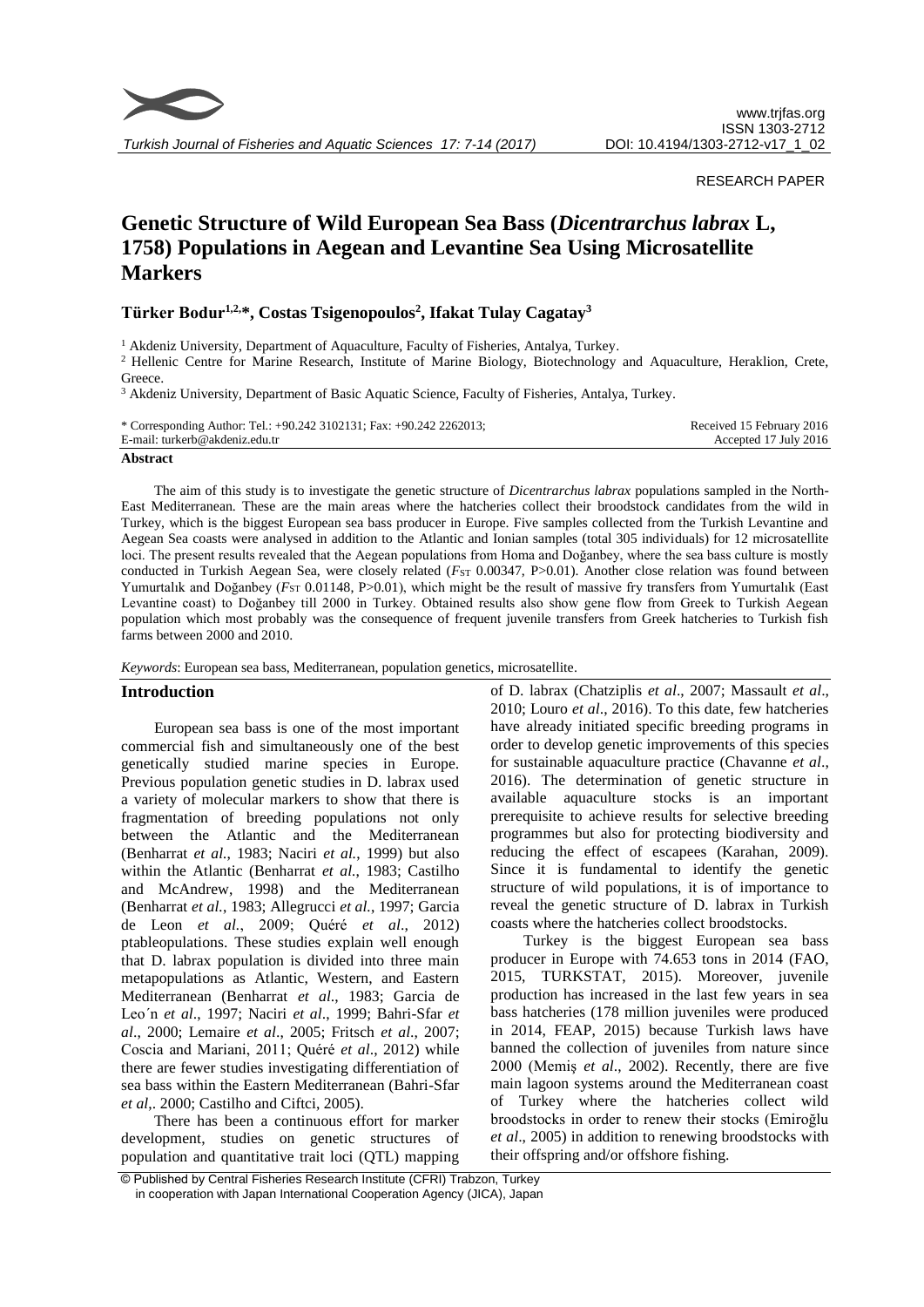Although there is relatively extensive knowledge on the genetic structure of European sea bass population in the Mediterranean, there are very limited studies in Levantine populations from Turkey. In the first study on genetic structure of European sea bass in Turkish coast, no differentiations were found in these four samples along the Mediterranean, Aegean coast, Marmara and Black Sea (Ergüden and Turan, 2005). This was probably due to the fact that most of the allozyme loci they used were monomorphic and was therefore not informative enough to see diversity between populations.

Studies on D. labrax genetic structure along the Turkish coast suggested in their results that more comprehensive research must be done to understand the genetic structure of European sea bass along the Turkish coasts (Ergüden and Turan, 2005; Karahan, 2009; Bekcan *et al*., 2009) because nearly all of these few studies had limited samples and/or individuals. For this reason, the main objective of the current study was to assess the population genetic structure of five D. labrax samples from localities where the hatcheries collect broodstocks in Turkey for the future selective breeding programmes and also to gain knowledge on wild D. labrax genetic characteristics. Additionally, two more populations outside of Turkish water (from West Greece and the Atlantic) were analysed as a out group to investigate the current level of genetic differentiation between D. labrax populations from east Mediterranean and Atlantic water reservoirs.

#### **Materials and Methods**

#### **Sampling Locations**

Two hundred and nine individuals (N=209) were collected in cooperation with the fishermen from five lagoon systems along the Levantine and Aegean coasts of Turkey. In addition, ninety six European sea bass individuals (N=96) were sampled both in the Ionian Sea (Messolonghi Lagoon) and the Atlantic Ocean (Bay of Biscay). All collected samples were used for genetic analyses to investigate differences between Turkish (Levantine) stocks and other localities. The details of the populations studied are given in Table 1 and sampling locations are shown in Figure 1.

All fish were transferred to the laboratory in an ice box whereupon small clippings of dorsal muscle were collected, placed in 10 ml tubes with absolute ethanol and stored at -20°C until DNA extraction.

#### **DNA Extraction and Multiplex PCR**

DNA from Turkish samples was extracted following the Phenol:Chloroform:Isoamyl Alcohol protocol (25:24:1) and stored at -20°C (Aksakal, 2009). DNA samples from Bay of Biscay (AO) (Fritsch *et al*. 2007) and Mesolonghi Lagoon (IS) were supplied from Hellenic Centre for Marine Research (HCMR, Greece). PCR amplification and

**Table 1.** Details of samples, locations, code and sampling numbers (*N*), years, providers

| Origin                | Location              | Abbreviation | N  | Sampling Year | Provider          |
|-----------------------|-----------------------|--------------|----|---------------|-------------------|
| Aegean Sea            | Homa, İzmir, TR       | ASH          | 34 | Jan 2011      | T. Bodur          |
| Aegean Sea            | Doğanbey, Aydın, TR   | <b>ASD</b>   | 43 | Dec 2010      | T. Bodur          |
| Levantine Sea         | Köyceğiz, Muğla, TR   | <b>LSK</b>   | 45 | Jan 2011      | T. Bodur          |
| Levantine Sea         | Beymelek, Antalya, TR | LSB          | 40 | Jan 2011      | T. Bodur          |
| Levantine Sea         | Yumurtalık, Adana, TR | <b>LSY</b>   | 47 | Dec 2010      | T. Bodur          |
| Ionian Sea            | Mesolonghi, GR        | IS           | 48 | Dec. 2010     | C. Tsigenopoulos  |
| <b>Atlantic Ocean</b> | Bay of Biscay, FR     | AΟ           | 48 | Dec. 2002     | <b>B.</b> Guinand |



**Figure 1.** Map of sampling locations (abbreviations are given in Table 1) and Rhodes Abyssal Zone.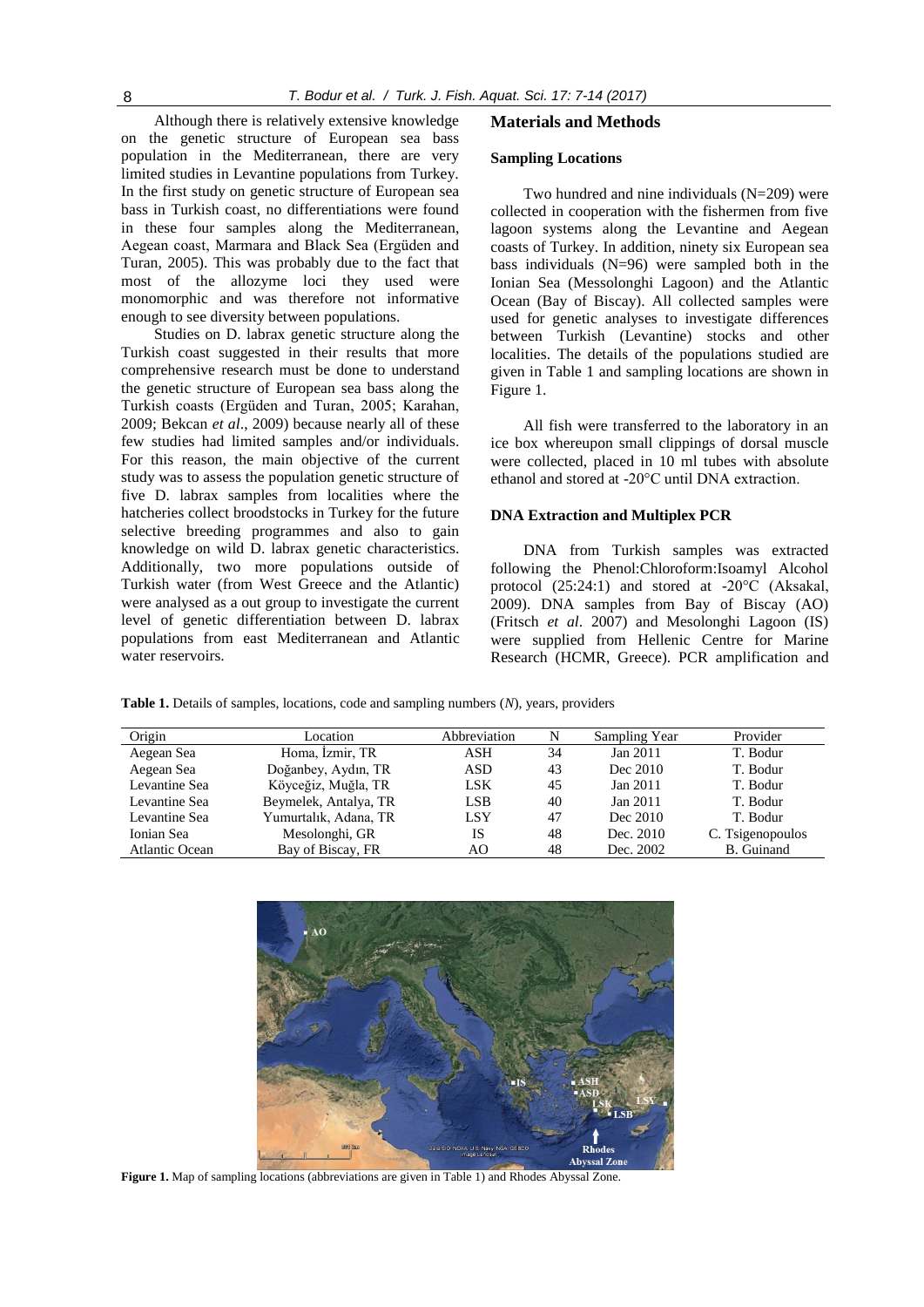genotyping of microsatellite loci were conducted as described in Guinand *et al*. (2015) for the 12 microsatellite loci (Table 2). Scoring was performed with STRand computer software (http://www.vgl.ucdavis.edu/STRand) and binning was manually carried out in MS Excel to minimize the genotyping errors.

#### **Statistics Analysis**

The received genotype data was checked for null alleles, in consistent values, scoring errors and large drop-out in samples with MicroChecker software (Van Oosterhout *et al*,. 2004). The mean number of alleles, allelic richness (AR), the observed and expected heterozygosity (Nei, 1987) were computed for each locus and each population. Divergences within and among populations were measured using Wright's FIS and FST, respectively. Both parameters were estimated according to Weir and Cockerham (1984). All data analysis was performed using the FSTAT v2.9.3 (Goudet, 2002) and the GENETIX v4.02 (Belkhir *et al*., 2004) softwares. The genetic structure was also investigated using a Bayesian approach implemented in the program STRUCTURE (Pritchard *et al*., 2000) to estimate the most likely number of genetic clusters (K) in the studied populations. K was tested from 1 to 7, using the default setting with five independent runs for each K, 1.000.000 iterations and burn-in period of 250.000. The most probable K value was estimated on the bases of algorithm developed by Evanno *et al*. (2005). We acknowledged that an individual belongs to a certain group if the members' probability was higher than 75%, otherwise we assigned this individual as not belonging to any group.

#### **Results**

Overlap failures were observed at two loci and these two loci were discarded from all samples and the subsequent analyses (DLA0051 and DLA0075). According to the MicroCheker software no stuttering or allele drops out was found in any locus. Possibility for null alleles was detected for DLA0073 and DLA0078 loci in LSY. In addition, DLA0068 and DLA0086 loci had evidence of null alleles in IS and AO populations, respectively. A total of 184 alleles were identified in studied microsatellite DNA loci, at an average of 18.2 alleles per locus. Mean allele numbers per locus ranged from 8 in LSB to 13.9 in AO populations. Allelic richness was found highest at the DLA078 locus (AR=15.948) and lowest at the DLA0060 locus (AR=5.588). Allele numbers, Allelic richness and private allele information are given in Table 3.

Lower gene diversity in LSK (He=0.682±0.159) and higher in AO (He=0.802±0.123) were observed. DLA0068 and DLA0060 loci exhibited the lowest expected heterozygosity value in all Turkish<br>populations and non-Turkish populations, populations and non-Turkish populations, respectively. Observed gene diversity were homogenous ranging from Ho=0.663 for LSB to Ho=0.710 for IS populations. Number of private allele found highest at AO population and no private allele found at LSK and LSB population. The observed (Ho) and expected heterozygosity (He) values and Allelic Richness (AR) for all populations in all loci are given in Table 3.

All loci exhibited significant departure from

**Table 2.** Locus and primers used in this research (F: forward, R: reverse, bp: base pair) (\* discarded from the analysis afterwards)

| Locus          | Motif                                          | Size Range (bp) | Fluorochrome |                | Primers $5' \rightarrow 3'$    |
|----------------|------------------------------------------------|-----------------|--------------|----------------|--------------------------------|
| <b>DLA0044</b> |                                                | 101-149         | <b>HEX</b>   | ${\mathbb R}$  | ACCGCCCAAGGGTTGGACTG           |
|                | $(CT)_{19}$                                    |                 |              | $\rm F$        | <b>TCCGCTCCGCACCGAGTGAC</b>    |
| $DLA0051*$     |                                                | 149-181         | <b>ROX</b>   | $\mathbb R$    | AGTGACAGCAGCCTCCAGAG           |
|                | (GT)17                                         |                 |              | $\rm F$        | AGGTTCTTGGCCTGGGAATC           |
| <b>DLA0060</b> | $(CA)_{12}(TA)_{3}AA(CA)_{2}$                  | 111-141         | <b>FAM</b>   | $\mathbf R$    | <b>TGTAGTAATAATGCGCTCTGCAA</b> |
|                |                                                |                 |              | $\mathbf F$    | <b>GAGAGTTCATCCTGTTCGCTC</b>   |
| <b>DLA0061</b> |                                                | 145-175         | <b>FAM</b>   | $\mathbb R$    | <b>CTCCCTGTCCATCTGTCCTC</b>    |
|                | $(TG)_{14}$                                    |                 |              | $\mathbf F$    | AAAGGCCAGTGAAACTCATGT          |
| <b>DLA0068</b> |                                                | 233-269         |              | $\mathbb{R}$   | <b>GCATTAGCATTGATTGTCCTG</b>   |
|                | $(CA)$ <sub>7</sub> CGCACG $(CA)$ <sub>3</sub> |                 | <b>TAMRA</b> | $\rm F$        | CAACACCTGTTCCTCTGAACC          |
| DLA0073        | $(CT)_{36}$                                    | 148-188         | <b>TAMRA</b> | $\mathbb R$    | AGTTCAGAGCGGCAACTGT            |
|                |                                                |                 |              | $\overline{F}$ | CATGACTTCATGTGCTAATGTCC        |
| DLA0075*       | (CA)15                                         | 180-186         | <b>ROX</b>   | $\mathbb R$    | GGCAGAGATGGGAAATAGACA          |
|                |                                                |                 |              | $\overline{F}$ | <b>CACATACACAAGCTTAACCC</b>    |
| <b>DLA0078</b> | $(AG)_{29}$                                    | 191-261         | <b>HEX</b>   | $\mathbb R$    | CACAAGGAACCGAGACAAGA           |
|                |                                                |                 |              | $\mathbf F$    | AAGACTGGACCTCTGGAGACC          |
| <b>DLA0081</b> | $(CA)_{16}$                                    | 191-227         | <b>ROX</b>   | $\mathbb R$    | <b>ATACCGAGCGACCATGTTG</b>     |
|                |                                                |                 |              | $\rm F$        | GACGAAGACTTCAGACGAGCTAT        |
| <b>DLA0086</b> | $(AC)_{26}$                                    | 172-222         | FAM          | $\mathbb R$    | <b>ACCTGGTGATTGGCAATTCT</b>    |
|                |                                                |                 |              | $\rm F$        | <b>GCTAGAGGATTCATGTCGCTT</b>   |
| <b>DLA0089</b> | $(GT)_{15}$                                    | 107-147         | <b>TAMRA</b> | $\mathbf R$    | <b>GTCAAAACAGCCCACCTA</b>      |
|                |                                                |                 |              | $\overline{F}$ | ACGAGTAATGAGGACCCA             |
|                | $(GT)_{16}$                                    | 242-270         | FAM          | $\mathbb R$    | <b>TCGATGCATCTAGGACAGGA</b>    |
| <b>DLA0096</b> |                                                |                 |              | F              | AACTTAGTGAAGTAACTTGTGGCAA      |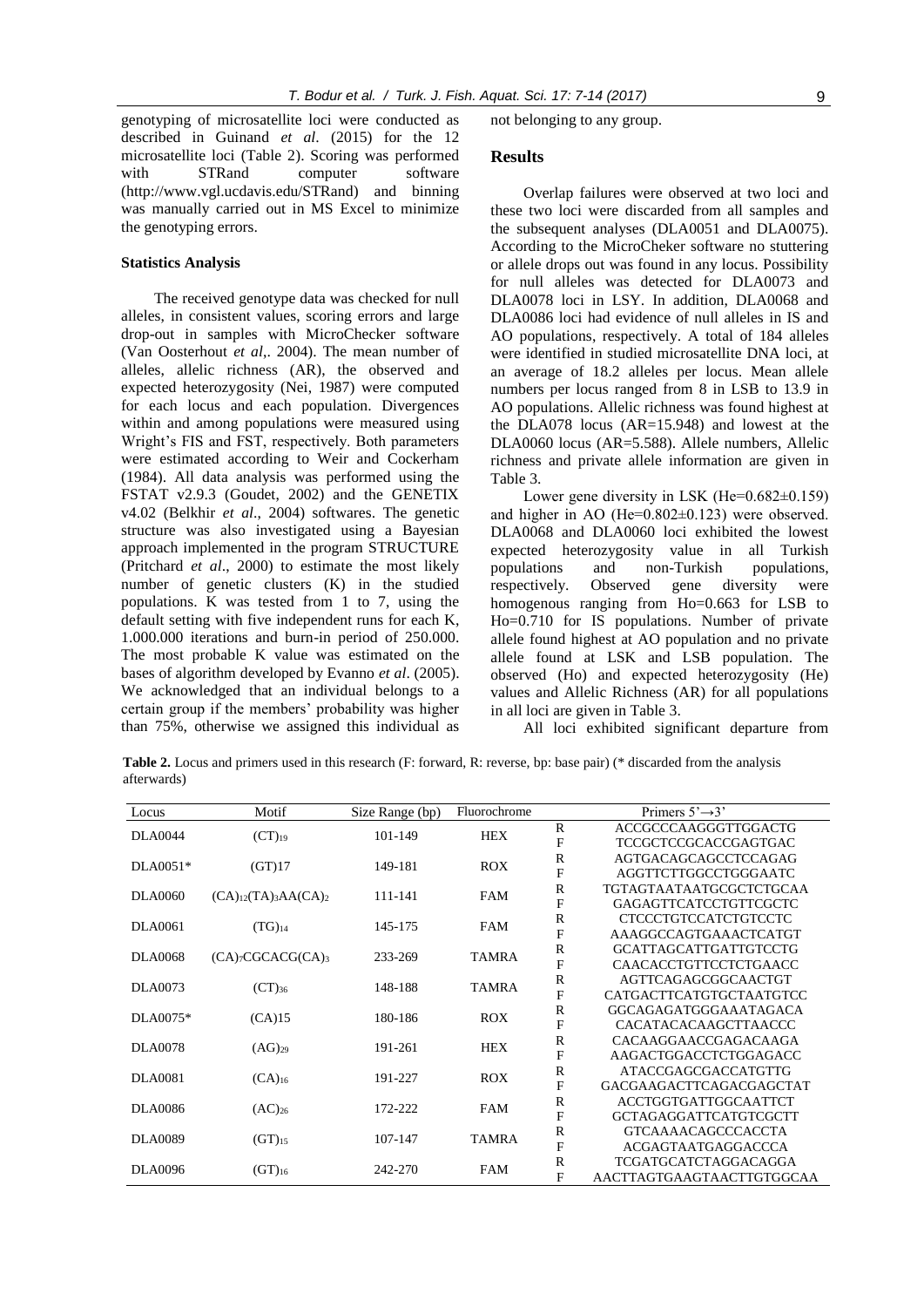Hardy-Weinberg Equilibrium (HWE). Locus DLA0044 showed significant heterozygote excess (FIS=-0.045, P<0.001). Except ASD (FIS=0.157, P<0.001) and AO populations (FIS 0.246, P<0.001), heterozygote excess was observed at DLA0086 locus in all other populations. Furthermore, all populations revealed significant departure from HWE except LSK population (FIS=0.035, P>0.001) (Table 3).

FST values, measures of the genetic differences between populations, were found the lowest between ASD and ASH (0.00347, P>0.01), ASD and LSY (0.01148, P>0.01) populations. The highest FST value was observed between LSK and AO populations (FST=0.06177 P<0.01) (Table 4).

Bayesian analysis indicated that individuals

analysed in all populations might be clustered in two groups  $(\Delta K=2)$  corresponding to Atlantic and Turkish populations. Moreover, obtained results revealed that LSK was the most isolated group among Turkish populations (Figure 2).

## **Discussion**

In previous studies, it was reported that European sea bass subdivisions in the Mediterranean are based on the main hydrological features of the basin (Naciri *et al*. 1999, Bahri-Sfar *et al*. 2000) and two groups were recognised as Eastern and Western Mediterranean populations (Benharrat *et al*., 1983; Garcia de Leo´n *et al*., 1997; Naciri *et al*., 1999;

**Table 3.** Allelic richness (AR), observed heterozygosity (Ho), expected heterozygosity (He) *F*<sub>IS</sub> values and number of private alele (Npa) of all loci and populations \* P<0.05, \*\*P<0.01, \*\*\* P<0.001

| Locus                                                                                                                                          | Parameters     | <b>ASH</b> | <b>ASD</b>   | LSK              | <b>LSB</b>       | LSY      | IS                                                                                                                                                                                                                                                                                                                                                                                                                                                                                                                                                                                                                                                                                                                                                                                        | AO                                                                                                                                                                                                                                                                                                                                                                                    | Avarage  |
|------------------------------------------------------------------------------------------------------------------------------------------------|----------------|------------|--------------|------------------|------------------|----------|-------------------------------------------------------------------------------------------------------------------------------------------------------------------------------------------------------------------------------------------------------------------------------------------------------------------------------------------------------------------------------------------------------------------------------------------------------------------------------------------------------------------------------------------------------------------------------------------------------------------------------------------------------------------------------------------------------------------------------------------------------------------------------------------|---------------------------------------------------------------------------------------------------------------------------------------------------------------------------------------------------------------------------------------------------------------------------------------------------------------------------------------------------------------------------------------|----------|
|                                                                                                                                                | AR             | 10.000     | 15.469       | 10.263           | 10.697           | 12.923   | 14.405                                                                                                                                                                                                                                                                                                                                                                                                                                                                                                                                                                                                                                                                                                                                                                                    | 17.238                                                                                                                                                                                                                                                                                                                                                                                | 14.440   |
|                                                                                                                                                | ${\rm Ho}$     | 0.912      | 0.93         | 0.933            | 0.85             |          | 0.958                                                                                                                                                                                                                                                                                                                                                                                                                                                                                                                                                                                                                                                                                                                                                                                     | 0.938                                                                                                                                                                                                                                                                                                                                                                                 | 0.852    |
| <b>DLA0044</b>                                                                                                                                 | He             | 0.858      | 0.894        | 0.833            | 0.813            | 0.835    | 0.878                                                                                                                                                                                                                                                                                                                                                                                                                                                                                                                                                                                                                                                                                                                                                                                     | 0.918                                                                                                                                                                                                                                                                                                                                                                                 | 0.906    |
|                                                                                                                                                | $F_{\rm IS}$   | $-0.048$   | $-0.029$     | $-0.11$          | $-0.033$         | $-0.008$ | $-0.081$                                                                                                                                                                                                                                                                                                                                                                                                                                                                                                                                                                                                                                                                                                                                                                                  | $-0.011$<br>7.996<br>0.458<br>0.657<br>0.311<br>12.213<br>0.646<br>0.773<br>0.175<br>7.810<br>0.375<br>0.659<br>0.439<br>15.540<br>0.792<br>0.908<br>0.139<br>20.877<br>0.854<br>0.927<br>0.089<br>11.387<br>0.833<br>0.883<br>0.066<br>15.554<br>0.688<br>0.9<br>0.246<br>10.912<br>0.625<br>0.79<br>0.219<br>8.017<br>0.489<br>0.61<br>0.208<br>4,0<br>0.670<br>0.802<br>$0.176***$ | $-0.045$ |
|                                                                                                                                                | AR             | 2.000      | 6.664        | 2.000            | 2.979            | 4.777    | 0.851<br>3.685<br>0.532<br>0.583<br>0.549<br>0.54<br>$-0.07$<br>0.042<br>7.436<br>8.309<br>0.702<br>0.563<br>0.692<br>0.722<br>0.231<br>$-0.003$<br>3.447<br>6.125<br>0.468<br>0.396<br>0.47<br>0.667<br>0.015<br>0.415<br>12.327<br>13.274<br>0.896<br>0.553<br>0.875<br>0.886<br>0.377<br>$-0.001$<br>12.016<br>15.774<br>0.489<br>0.563<br>0.879<br>0.863<br>0.441<br>0.369<br>9.426<br>11.068<br>0.766<br>0.667<br>0.838<br>0.67<br>0.096<br>0.016<br>14.072<br>12.560<br>0.915<br>0.896<br>0.865<br>0.864<br>$-0.047$<br>$-0.027$<br>9.219<br>10.631<br>0.723<br>0.854<br>0.764<br>0.803<br>0.063<br>$-0.054$<br>7.298<br>7.392<br>0.723<br>0.729<br>0.742<br>0.759<br>0.036<br>0.05<br>$\mathbf{1}$<br>$\mathbf{1}$<br>0.672<br>0.710<br>0.749<br>0.767<br>$0.113***$<br>$0.084***$ | 5.588                                                                                                                                                                                                                                                                                                                                                                                 |          |
|                                                                                                                                                | ${\rm Ho}$     | 0.382      | 0.419        | 0.489            | 0.425            |          |                                                                                                                                                                                                                                                                                                                                                                                                                                                                                                                                                                                                                                                                                                                                                                                           |                                                                                                                                                                                                                                                                                                                                                                                       | 0.533    |
| <b>DLA0060</b>                                                                                                                                 | He             | 0.496      | 0.614        | 0.48             | 0.519            |          |                                                                                                                                                                                                                                                                                                                                                                                                                                                                                                                                                                                                                                                                                                                                                                                           |                                                                                                                                                                                                                                                                                                                                                                                       | 0.472    |
|                                                                                                                                                | $F_{\rm IS}$   | 0.243      | 0.329        | $-0.007$         | 0.193            |          |                                                                                                                                                                                                                                                                                                                                                                                                                                                                                                                                                                                                                                                                                                                                                                                           |                                                                                                                                                                                                                                                                                                                                                                                       | 0.153    |
|                                                                                                                                                | ${\sf AR}$     | 6.000      | 7.539        | 5.928            | 6.958            |          |                                                                                                                                                                                                                                                                                                                                                                                                                                                                                                                                                                                                                                                                                                                                                                                           |                                                                                                                                                                                                                                                                                                                                                                                       | 8.923    |
|                                                                                                                                                | H <sub>0</sub> | 0.677      | 0.884        | 0.667            | 0.675            |          |                                                                                                                                                                                                                                                                                                                                                                                                                                                                                                                                                                                                                                                                                                                                                                                           |                                                                                                                                                                                                                                                                                                                                                                                       | 0.704    |
| <b>DLA0061</b>                                                                                                                                 | He             | 0.654      | 0.754        | 0.645            | 0.759            |          |                                                                                                                                                                                                                                                                                                                                                                                                                                                                                                                                                                                                                                                                                                                                                                                           |                                                                                                                                                                                                                                                                                                                                                                                       | 0.694    |
|                                                                                                                                                | $F_{\rm IS}$   | $-0.02$    | $-0.161$     | $-0.022$         | 0.123            |          |                                                                                                                                                                                                                                                                                                                                                                                                                                                                                                                                                                                                                                                                                                                                                                                           |                                                                                                                                                                                                                                                                                                                                                                                       | 0.054    |
|                                                                                                                                                | ${\sf AR}$     | 2.000      | 2.791        | 2.000            | 3.829            |          |                                                                                                                                                                                                                                                                                                                                                                                                                                                                                                                                                                                                                                                                                                                                                                                           |                                                                                                                                                                                                                                                                                                                                                                                       | 6.527    |
|                                                                                                                                                | $H_0$          | 0.353      | 0.488        | 0.356            | 0.475            |          |                                                                                                                                                                                                                                                                                                                                                                                                                                                                                                                                                                                                                                                                                                                                                                                           |                                                                                                                                                                                                                                                                                                                                                                                       | 0.479    |
| <b>DLA0068</b>                                                                                                                                 | He             | 0.415      | 0.469        | 0.346            | 0.508            |          |                                                                                                                                                                                                                                                                                                                                                                                                                                                                                                                                                                                                                                                                                                                                                                                           |                                                                                                                                                                                                                                                                                                                                                                                       | 0.423    |
|                                                                                                                                                | $F_{\rm IS}$   | 0.165      | $-0.029$     | $-0.017$         | 0.077            |          |                                                                                                                                                                                                                                                                                                                                                                                                                                                                                                                                                                                                                                                                                                                                                                                           |                                                                                                                                                                                                                                                                                                                                                                                       | 0.196    |
|                                                                                                                                                | AR             | 12.000     | 12.978       | 11.224           | 9.784            |          |                                                                                                                                                                                                                                                                                                                                                                                                                                                                                                                                                                                                                                                                                                                                                                                           |                                                                                                                                                                                                                                                                                                                                                                                       | 14.344   |
|                                                                                                                                                | ${\rm Ho}$     | 0.735      | 0.814        | 0.644            | 0.675            |          |                                                                                                                                                                                                                                                                                                                                                                                                                                                                                                                                                                                                                                                                                                                                                                                           |                                                                                                                                                                                                                                                                                                                                                                                       | 0.853    |
|                                                                                                                                                | $\rm He$       | 0.884      | 0.902        | 0.804            | 0.768            |          |                                                                                                                                                                                                                                                                                                                                                                                                                                                                                                                                                                                                                                                                                                                                                                                           |                                                                                                                                                                                                                                                                                                                                                                                       | 0.712    |
|                                                                                                                                                | $F_{\rm IS}$   | 0.183      | 0.109        | 0.21             | 0.133            |          |                                                                                                                                                                                                                                                                                                                                                                                                                                                                                                                                                                                                                                                                                                                                                                                           |                                                                                                                                                                                                                                                                                                                                                                                       | 0.163    |
| <b>DLA0073</b><br>${\sf AR}$<br>H <sub>o</sub><br><b>DLA0078</b><br>He<br>$F_{\rm IS}$<br>${\sf AR}$<br>H <sub>0</sub><br><b>DLA0081</b><br>He | 18.000         | 12.854     | 9.902        | 9.547            |                  |          |                                                                                                                                                                                                                                                                                                                                                                                                                                                                                                                                                                                                                                                                                                                                                                                           | 15.948                                                                                                                                                                                                                                                                                                                                                                                |          |
|                                                                                                                                                |                | 0.882      | 0.837        | 0.778            | 0.725            |          |                                                                                                                                                                                                                                                                                                                                                                                                                                                                                                                                                                                                                                                                                                                                                                                           |                                                                                                                                                                                                                                                                                                                                                                                       | 0.855    |
|                                                                                                                                                |                | 0.895      | 0.849        | 0.83             | 0.816            |          |                                                                                                                                                                                                                                                                                                                                                                                                                                                                                                                                                                                                                                                                                                                                                                                           |                                                                                                                                                                                                                                                                                                                                                                                       | 0.712    |
|                                                                                                                                                |                | 0.029      | 0.026        | 0.075            | 0.124            |          |                                                                                                                                                                                                                                                                                                                                                                                                                                                                                                                                                                                                                                                                                                                                                                                           |                                                                                                                                                                                                                                                                                                                                                                                       | 0.175    |
|                                                                                                                                                |                | 7.000      | 8.496        | 5.755            | 8.766            |          |                                                                                                                                                                                                                                                                                                                                                                                                                                                                                                                                                                                                                                                                                                                                                                                           |                                                                                                                                                                                                                                                                                                                                                                                       | 11.124   |
|                                                                                                                                                |                | 0.588      | 0.605        | 0.711            | 0.55             |          |                                                                                                                                                                                                                                                                                                                                                                                                                                                                                                                                                                                                                                                                                                                                                                                           |                                                                                                                                                                                                                                                                                                                                                                                       | 0.695    |
|                                                                                                                                                |                | 0.652      | 0.605        | 0.697            | 0.706            |          |                                                                                                                                                                                                                                                                                                                                                                                                                                                                                                                                                                                                                                                                                                                                                                                           |                                                                                                                                                                                                                                                                                                                                                                                       | 0.648    |
|                                                                                                                                                | $F_{\rm IS}$   | 0.113      | 0.012        | $-0.009$         | 0.233            |          |                                                                                                                                                                                                                                                                                                                                                                                                                                                                                                                                                                                                                                                                                                                                                                                           |                                                                                                                                                                                                                                                                                                                                                                                       | 0.072    |
|                                                                                                                                                | AR             | 13.000     | 12.488       | 9.248            | 11.671           |          |                                                                                                                                                                                                                                                                                                                                                                                                                                                                                                                                                                                                                                                                                                                                                                                           |                                                                                                                                                                                                                                                                                                                                                                                       | 14.107   |
|                                                                                                                                                | ${\rm Ho}$     | 0.941      | 0.744        | 0.889            | 0.875            |          |                                                                                                                                                                                                                                                                                                                                                                                                                                                                                                                                                                                                                                                                                                                                                                                           |                                                                                                                                                                                                                                                                                                                                                                                       | 0.846    |
|                                                                                                                                                | He             | 0.859      | 0.871        | 0.791            | 0.829            |          |                                                                                                                                                                                                                                                                                                                                                                                                                                                                                                                                                                                                                                                                                                                                                                                           |                                                                                                                                                                                                                                                                                                                                                                                       | 0.877    |
|                                                                                                                                                | $F_{\rm IS}$   | $-0.08$    | 0.157        | $-0.113$         | $-0.043$         |          |                                                                                                                                                                                                                                                                                                                                                                                                                                                                                                                                                                                                                                                                                                                                                                                           |                                                                                                                                                                                                                                                                                                                                                                                       | 0.022    |
|                                                                                                                                                | ${\sf AR}$     | 8.000      | 11.896       | 6.685            | 8.547            |          |                                                                                                                                                                                                                                                                                                                                                                                                                                                                                                                                                                                                                                                                                                                                                                                           |                                                                                                                                                                                                                                                                                                                                                                                       | 10.823   |
|                                                                                                                                                | H <sub>0</sub> | 0.618      | 0.721        | 0.6              | 0.75             |          |                                                                                                                                                                                                                                                                                                                                                                                                                                                                                                                                                                                                                                                                                                                                                                                           |                                                                                                                                                                                                                                                                                                                                                                                       | 0.739    |
|                                                                                                                                                | He             | 0.629      | 0.822        | 0.677            | 0.74             |          |                                                                                                                                                                                                                                                                                                                                                                                                                                                                                                                                                                                                                                                                                                                                                                                           |                                                                                                                                                                                                                                                                                                                                                                                       | 0.711    |
|                                                                                                                                                | $F_{\rm IS}$   | 0.032      | 0.135        | 0.124            | $-0.001$         |          |                                                                                                                                                                                                                                                                                                                                                                                                                                                                                                                                                                                                                                                                                                                                                                                           |                                                                                                                                                                                                                                                                                                                                                                                       | 0.078    |
|                                                                                                                                                | ${\sf AR}$     | 7.000      | 7.372        | 5.939            | 4.979            |          |                                                                                                                                                                                                                                                                                                                                                                                                                                                                                                                                                                                                                                                                                                                                                                                           |                                                                                                                                                                                                                                                                                                                                                                                       | 8.175    |
|                                                                                                                                                | $H_0$          | 0.706      | 0.651        | 0.578            | 0.625            |          |                                                                                                                                                                                                                                                                                                                                                                                                                                                                                                                                                                                                                                                                                                                                                                                           |                                                                                                                                                                                                                                                                                                                                                                                       | 0.730    |
|                                                                                                                                                | $\rm He$       | 0.721      | 0.767        | 0.713            | 0.679            |          |                                                                                                                                                                                                                                                                                                                                                                                                                                                                                                                                                                                                                                                                                                                                                                                           |                                                                                                                                                                                                                                                                                                                                                                                       | 0.669    |
|                                                                                                                                                | $F_{\rm IS}$   | 0.035      | 0.163        | $0.2\,$          | 0.092            |          |                                                                                                                                                                                                                                                                                                                                                                                                                                                                                                                                                                                                                                                                                                                                                                                           |                                                                                                                                                                                                                                                                                                                                                                                       | 0.112    |
|                                                                                                                                                | Npa            | 1          | $\mathbf{1}$ | $\boldsymbol{0}$ | $\boldsymbol{0}$ |          |                                                                                                                                                                                                                                                                                                                                                                                                                                                                                                                                                                                                                                                                                                                                                                                           |                                                                                                                                                                                                                                                                                                                                                                                       |          |
|                                                                                                                                                | H <sub>o</sub> | 0.679      | 0.709        | 0.664            | 0.663            |          |                                                                                                                                                                                                                                                                                                                                                                                                                                                                                                                                                                                                                                                                                                                                                                                           |                                                                                                                                                                                                                                                                                                                                                                                       | 0.729    |
| <b>DLA0086</b><br><b>DLA0089</b><br><b>DLA0096</b><br>Multilocus                                                                               | He             | 0.706      | 0.755        | 0.682            | 0.714            |          |                                                                                                                                                                                                                                                                                                                                                                                                                                                                                                                                                                                                                                                                                                                                                                                           |                                                                                                                                                                                                                                                                                                                                                                                       | 0.683    |
|                                                                                                                                                | $F_{\rm IS}$   | $0.053*$   | $0.072**$    | 0.036            | $0.084**$        |          |                                                                                                                                                                                                                                                                                                                                                                                                                                                                                                                                                                                                                                                                                                                                                                                           |                                                                                                                                                                                                                                                                                                                                                                                       | 0.093    |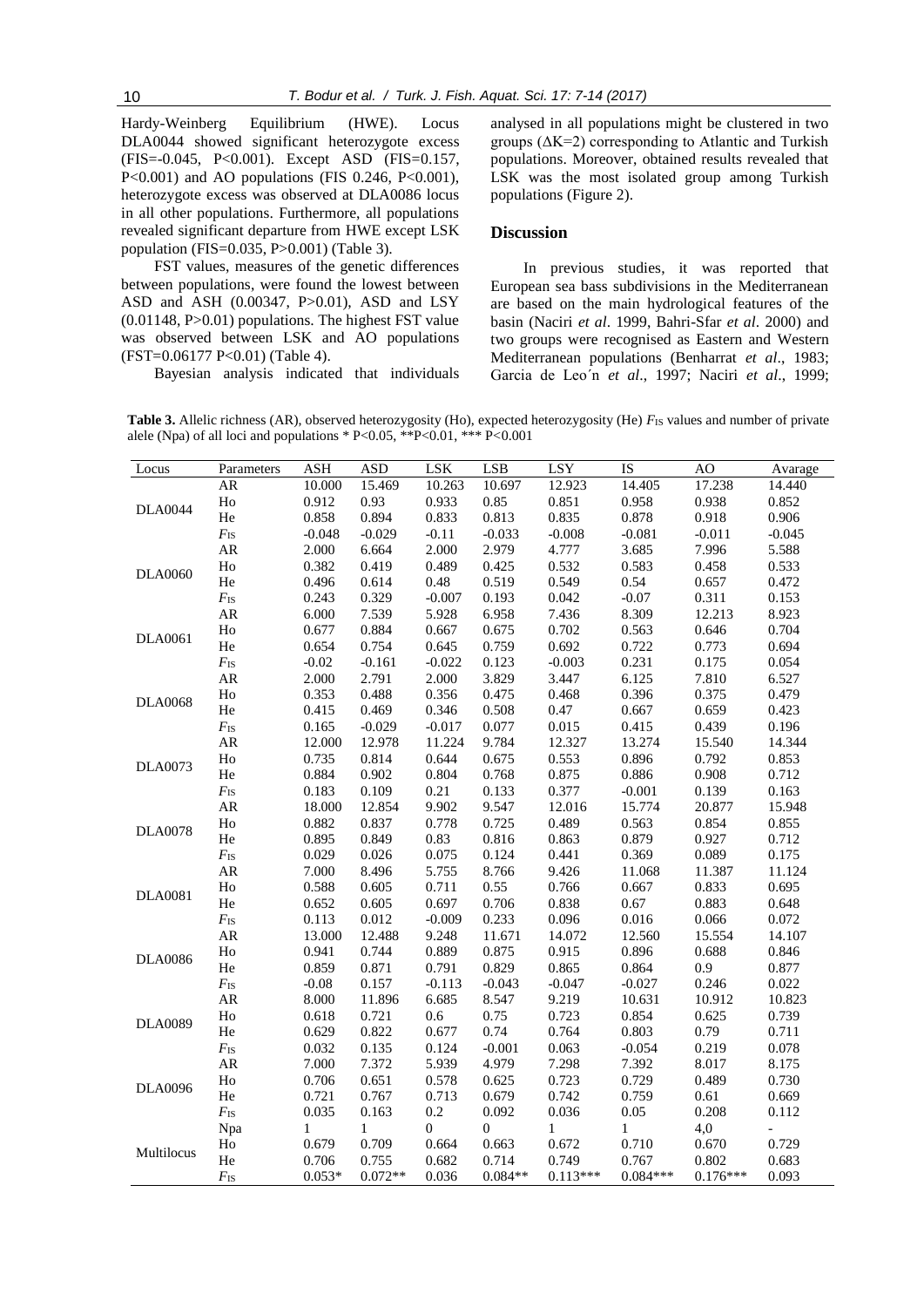|  | Table 4. Matrices of pairwise Fst values according to Weir and Cockerham (1984). Fst above diagonal and Gen flow (Nm) |  |  |  |  |  |
|--|-----------------------------------------------------------------------------------------------------------------------|--|--|--|--|--|
|  | below diagonal (** Significant pairwise <i>F</i> st value after the sequential Borferroni correction $P<0.01$ )       |  |  |  |  |  |

|            | <b>ASH</b> | ASD     | LSK         | LSB.        | <b>LSY</b>  | <b>IS</b>   | AO                       |
|------------|------------|---------|-------------|-------------|-------------|-------------|--------------------------|
| ASH        |            | 0.00347 | $0.01828**$ | $0.02502**$ | $0.01704**$ | $0.01466**$ | $0.05129**$              |
| <b>ASD</b> | 71.74      |         | $0.01685**$ | $0.01431**$ | 0.01148     | $0.01125**$ | $0.0476**$               |
| <b>LSK</b> | 13.43      | 14.59   |             | $0.03335**$ | $0.02383**$ | $0.03421**$ | $0.06177**$              |
| <b>LSB</b> | 9.74       | 17.22   | 7.25        |             | $0.01617**$ | $0.0258**$  | $0.05717**$              |
| <b>LSY</b> | 14.42      | 21.53   | 10.24       | 15.21       |             | $0.02242**$ | $0.05399**$              |
| <b>IS</b>  | 16.81      | 21.97   | 7.06        | 9.44        | 10.90       |             | $0.04273**$              |
| AO         | 4.62       | 5.00    | 3.80        | 4.12        | 4.38        | 5.60        | $\overline{\phantom{a}}$ |
| ASH        |            | ASD     | LSK         | LSB         | LSY         | ΙS          | AO                       |
|            |            |         |             |             |             |             |                          |

**Figure 2.** Bayesian clustering analysis using STRUCTURE for  $(K=2)$  for the European sea bass  $(D. \text{ \textit{labraz}})$  without using geographical area as a prior. The two different shadings relate to the respective clusters suggested and the length of the bar in the y-axis represents the probability of assignment of an individual to each cluster (Abbreviation is given in Table 1).

Bahri-Sfar *et al*., 2000; Lemaire *et al*., 2005; Fritsch *et al*., 2007; Coscia and Mariani, 2011; Quére *et al*., 2012). It was stated that there are many forces in the marine environment which can contribute to the structure of inter- and intraspecific biodiversity, such as depth, light, temperature and nutrient gradients (Bahri-Sfar *et al*., 2000). Castilho and Ciftci (2005) proposed that although the present sea current patterns do not hinder intermixing, they somehow prevent the intermixing of the two populations in the Eastern Mediterranean. Güven (2011) reported that abyssal gradients have also an effect on gene flow of Sepia officinalis in the North-West Levantine region. There are subdivisions found between saddled seabream Oblada melanura populations in North Aegean Sea which might be the reason of a deep trench of 1500 m, presenting a physical geographical boundary in the Central Aegean (Gkafas *et al*., 2013). In the present study, the samples from LSK population were collected from a lagoon which has a more than 4000 meters deep trench (Rhodes Abyssal Plain) just starting from the shore. FIS analysis showed that except all other populations, LSK population is in HW Equilibrium (0.035, P>0.001). Therefore, LSK populations might be rather characterized by panmixia, limited selection and low influence of migration or also might indicate population isolation which is consistent with Structure results (Figure 2). However, Rhodes Abyssal Plain (Figure 1), which is located between Rhodes and Fethiye (LSK) has made the researchers think that besides this water current affects sea bass population divisions, the abyssal zone in the area might be another effect on subdivision. Although Bekcan *et al*. (2009) reported notsignificant differences between wild populations of sea bass in Levantine and Aegean Sea a bias might be that this work was based on small sampling size (3 to 4 individuals were studied per sample); considering the present results of this study performed with codominant markers, minor differentiation between populations in Levantine was observed.

In the current work, FST values show differences between Levantine populations (LSK, LSB, LSY) and Homa population from Aegean Sea (ASH). However, the researchers also found genetic similarities between ASD and LSY population (FST=0.01148) even if these two populations have the biggest geographic distance among Turkish populations. Those similarities might be the result of massive wild larvae and juvenile transfer from 1985 till 2000 from East Levantine (Yumurtalık Lagoon) to Aegean Sea (İzmir and Güllük Bay) where the marine aquaculture industry started in Turkey in the early 1980s. During the period of intense marine aquaculture activities in Turkey, hundred thousands of sea bass larvae and juvenile were transferred every year from wild populations to cage farms (Memiş *et. al*., 2002) and probably a lot of escapees might influence the gene pool of the wild sea bass in the Aegean Sea. Close relation between ASH and ASD (FST=0.00347) is expected as these two populations are in very close distance to each other.

Studies have recently presented the effect of aquaculture escapees on the genetic diversity of wild populations in the Eastern Mediterranean (Greece) (Souche *et al*., 2015) and Cyprus (Brown *et al*. 2015). In this study, the results of Bayesian structure analyses showed that if all Levantine populations are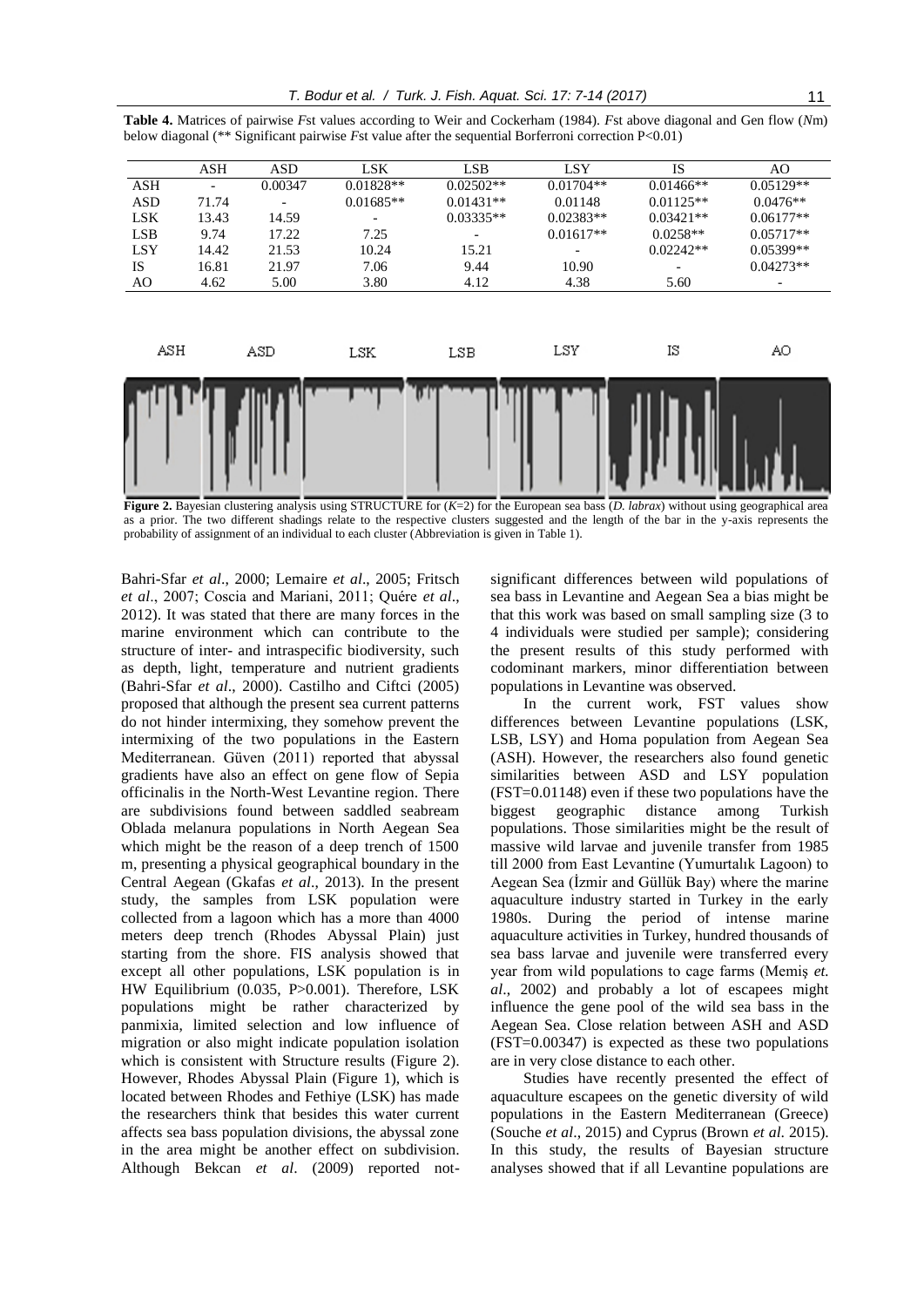regarded as a single stock, both Greece and Turkey may be exposed to escapees of Atlantic origin (Kourkouni *et al*., 2015 in preparetion). It is known that many Turkish companies have transferred sea bass and sea bream juveniles directly from Greek hatcheries to rear in Turkey since 2000s (Şereflisan and Şereflisan, 2000.). If those Greek stocks were already mixed (Atlantic and Mediterranean), we had a stepping-stone intermixing from Greece to Turkey.

FST values shows that LSK population is more similar to ASD and ASH  $(0.016$  and  $0.018$ , respectively) than other Levantine populations which are LSB and LSY (0.033 and 0.023, respectively). According to STRUCTURE results, LSK and LSB populations showed the highest homogeneity and the best assignment to Turkish genetic cluster, for which only few individuals were assigned to second cluster. Assuming the dark colour represents 'Atlantic type', the current results show that escapees have taken place mostly in LSH, LSD and LSY and marginally in LSK and LSB. Similar interaction was seen between Greek and Turkish Aegean populations (Nm 21.97) which might be the result of mixing of Greek and Turkish origin due to the escapees and/or possible passive drift of eggs and larvae by sea currents from Greece to Turkey in Aegean Sea.

The main aim of this research is investigating genetic structure and understanding the heterozygosity of Turkish population of European sea bass to give a perspective to hatchery managers. Interesting results found on bathymetric effects on possible subdivision in Levantine populations. But in order to understand this bathymetric boundary effect on wild sea bass populations (or on other species), more comprehensive studies are needed in this region. Genetic diversity of wild population is an important parameter for aquaculture as most of the Turkish hatcheries collect their broodstocks candidates from the natures. Generally, small effective population size and unmonitored selective breeding programs are the major causes for loss of genetic diversity in aquaculture (Hansen *et al*., 2001). Therefore, it is important to understand the distribution of the genetic diversity within a broodstock to protect capable management of the stock for selective breeding (Zhu *et al*., 2006). Relatively low heterozygosity in LSB (Ho=0.663) and LSK (Ho=0.664) populations can be considered by hatcheries to avoid collecting their broodstock candidates from these regions to prevent the possible inbreeding. This study provides some basic information about the genetic structure of wild European sea bass populations, which can be used in future studies especially on the escapees' effects of aquaculture activities in the region.

#### **Acknowledgements**

We gratefully thank to Stelios Darivianakis and Vasso Terzoglou (HCMR) for their valuable assistance in the laboratory techniques and we also thank to Gözde Yurtsever Bodur for her contribution to proofreading. This work is part of Turker Bodur's PhD thesis and was supported by The Scientific Research Projects Coordination Unit of Akdeniz University, Project Number: 2010.03.0121.015 and COST Action LarvaNet-STSM FA0801-9340.

#### **References**

- Aksakal, E. 2009.The Determination of genetic variation between low and high weight rainbow trout (*Oncorhynchus mykiss* (Walbaum, 1792)) by using microsatellite markers. PhD Thesis. Erzurum. Atatürk University (in Turkish).
- Allegrucci, G., Fortunato, C. and Sbordoni, V. 1997.Genetic structure and allozyme variation of sea bass *(Dicentrarchus labrax* and *Dicentrarchus punctatus*) in the Mediterranean Sea. Mar. Biol. 128, 347–358.. doi 10.1007/s002270050100
- Bahri-Sfar, L., Lemaire , C., Hassine O.K.B. and Bonhomme F. 2000. Fragmentation of sea bass populations in the western and eastern Mediterranean as revealed by microsatellite polymorphism. Proceeding of the Royal Society London. B 267: 929- 935. doi: 10.1098/rspb.2000.1092
- Bekcan S., Doğankaya L., Keskin E. 2009. Description of phylogenetic differences between wild and culture populations of gilthead sea bream (*Sparus aurata* L.) and sea bass (*Dicentrarchus labrax* L.) in Turkey by DNA sequences of mitochondrial gene regions. TUBITAK Project Report No 108O482. 71pp (in Turkish)
- Belkhir, K., Borsa, P., Chikhi, L., Raufaste, N. and Bonhomme, F. 2004. GENETIX 4.05, logiciel sous Windows TM pour la génétique des populations. Laboratoire Génome, Populations, Interactions, CNRS UMR 5000, Université de Montpellier II, Montpellier (France).www.genetix.univ-montp2.fr
- Benharrat, K., Pasteur, N., Siau, Y. and Bouian, A. 1983. Polymorphisme biochimique de loups (*Dicentrarchus labrax*) originaires de quatre populations naturelleset d'un e´levage. Recherches Biologiquesen Aquaculture (Brest:CNEXO). 1: 1–17.
- Brown, C., Miltiadou, D. and Tsigenopoulos, C.S., 2015. Prevalence and survival of escaped European seabass *Dicentrarchus labrax* in Cyprus identified using genetic markers. Aquaculture Environment Interactions 7: 49-59. doi:10.3354/aei00135
- Castilho, R. and Ciftci, Y. 2005. Genetic differentiation between close eastern Mediterranean *Dicentrarchus labrax* (L.) populations. Journal of Fish Biology. 67: 1746–1752. doi: 10.1111/j.1095-8649.2005.00869.x
- Castilho, R. and Mc Andrew, B.J. 1998. Two polymorphic microsatellite markers in the European seabass, *Dicentrarchus labrax* (L.).Animal Genetics 29, 151– 152. doi: 10.1046/j.1365-2052.1998.00216.x
- Chatziplis, D., Batargias, C., Tsigenopoulos, C.S., Magoulas, A., Kollias, S., Kotoulas, G., Volckaertd, F.A.M. and Haleye,C.S. 2007. Mapping quantitative trait loci in European sea bass (Dicentrarchus labrax): The BASSMAP pilot study. Aquaculture. 272:S1, 172–82. doi:10.1016/j.aquaculture.2007.08.022
- Chavanne, H., Janssen, K., Hofherr, J., Contini, F., Haffray, P., Aquatrace Consortium, Komen, H., Nielsen, H.E. and Bargelloni L. 2016. A comprehensive survey on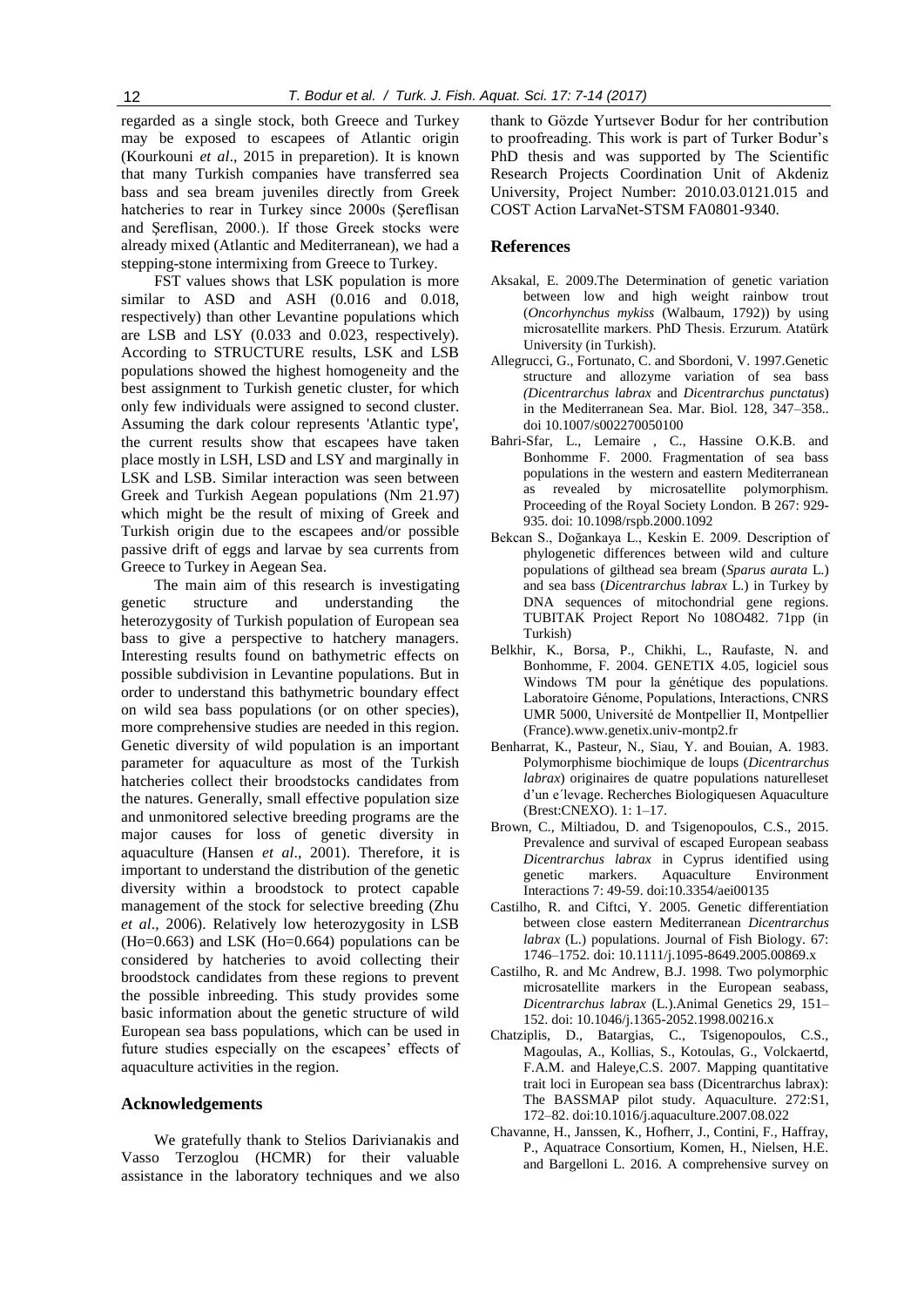selective breeding programs and seed market in the European aquaculture fish industry. Aquaculture International. P-1-21. doi: 10.1007/s10499-016-9985-  $\boldsymbol{0}$ 

- Ciftci, Y., Castilho, R. and Mc Andrew, B.J. 2002. More polymorphic microsatellite markers in the European sea bass (*Dicentrarchus labrax* L.).Molecular Ecology Notes 2: 575–576 doi:10.1046/j.1471-8286.2002.00327.x
- Emiroğlu İşgören, D., Özden., O. and Kaya, A. 2005. Technical and economic analyses of marine finfish hatcheries of Turkey. Journal of the School of Marine Science and Technology. 3:1 47-54
- Ergüden, D. and Turan, C. 2005. Examination of genetic and morphologic structure of Seabass (*Dicentrarchus labrax* L., 1758) populations in Turkish coastal waters. Turkish Journal of Veterinary and Animal Science, 29:3. 727-733
- Evanno, G., Regnaut, S. and Goudet, J. 2005. Detecting the number of clusters of individuals using the software structure: A simulation study. Molecular Ecology 14: 2611-2620. doi: 10.1111/j.1365-294X.2005.02553.x
- FAO, 2015. Fisheries and aquaculture software. FishStatJ software for fishery statistical time series. In: FAO Fisheries and Aquaculture Department. [http://www.fao.org/fishery/statistics/software/fishstatj](http://www.fao.org/fishery/statistics/software/fishstatj/en)  $\frac{\pi}{6}$  (access 26 January 2016).
- FEAP, 2015. European aquaculture production report 205- 2014. Prepeared by FEAP Secreteriat (August 2015) <http://www.feap.info/default.asp?SHORTCUT=582> (access 21.04.2016)
- Fritsch, M., Morizur, Y., Lambert E., Bonhomme, Fr., Guinand, B. 2007. Assessment of sea bass (*Dicentrarchus labrax*, L.) stock delimitation in the Bay of Biscay and the English Channel based on mark-recapture and genetic data. Fisheries Research. 83:2-3. 123-132. doi: 10.1016/j.fishres.2006.09.002
- Garcia de León, F.J., Chikhi, L. and Bonhomme, F. 2009. Microsatellite polymorphism and population subdivision in natural populations of European sea bass *Dicentrarchus labrax* (Linnaeus, 1758). Molecular Ecology. 6: 51–62. doi: 10.1046/j.1365- 294X.1997.t01-1-00151.x
- Gkafas, G.A., Tsigenopoulos, C., Magoulas, A., Panagiotaki, P., Vafidis, D., Mamuris, Z. and Exadactylos A. 2013. Population subdivision of saddled seabream *Oblada melanura* in the Aegean Sea revealed by genetic and morphometric analyses. Aquatic Biology 18:69-80. doi:10.3354/ab00490
- Goudet, J. 2002. FSTAT, a program to estimate and test gene diversities and fixation indices (Version 2.9.3). <http://www2.unil.ch/popgen/softwares/fstat.htm>
- Guinand, B., Quéré, N., Desmarais E., Lagnel J., Tsigenopoulos, C.S. and Bonhomme, F. 2015. From the laboratory to the wild: salinity- based genetic differentiation of the European sea bass (*Dicentrarchus labrax*) using gene‑ associated and gene‑ independent microsatellite markers. Marine Biology 162:3 515–538. doi:10.1007/s00227-014- 2602-8
- Güven, O., 2011. Cuttlefish (*Sepia officinalis*L.,1758) Populations along Turkish coast lines of the Aegean and Mediterranean Seas: Genetic structure and population dynamics. PhD thesis. Antalya: Akdeniz University (in Turkish)
- Hansen, M.M., Ruzzante, D.E., Nielsen, E.E. and Mensberg, K.L.D. 2001. Brown trout (*Salmo trutta*)

stocking impact assessment using microsatellite DNA markers. Ecol. Appl. 11, 148–160 doi: 10.2307/3061063

- Karahan, B. 2009.Microsatellite polymorphism of natural sea Bass (*Dicentrarchus labrax*) Breeders. E.U. Journal of Fisheries & Aquatic Sciences, 26-2: 101- 104 (in Turkish)
- Kourkouni, E., Tsigenopoulos, C.S., Sanchez-Jerez, P. and Ladoukakis, E.D. 2015. Genetic structuring in farmed and wild gilthead and European seabass in the Mediterranean Sea: implementations for detection of escapees. (in Preperation)
- Lemaire, C., Allegrucci, G., Naciri, M.., Bahri-Sfar, L., Kara H. and Bonhomme, F. 2000. Do discrepancies between microsatellite and allozyme variation reveal differential selection between sea and lagoon in the sea bass (*Dicentrarchus labrax*)? Molecular Ecology, 9: 457-467. doi:10.1046/j.1365-294x.2000.00884.x
- Louro, B., Kuhl, H., Tine, M., Koning, D.J., Batargias, C., Volckaert, F.A.M., Reinhardt, R., Canario, A.V.M. and Power D. 2016. Characterization and refinement of growth related quantitative trait loci in European sea bass (Dicentrarchus labrax) using a comparative approach. Aquaculture. Volume 455, Pages 8–21 doi:10.1016/j.aquaculture.2016.01.004
- Massault, C., Hellemans, B., Louro, B., Batargias, C., Van Houdt, J. K. J., Canario, A., Volckaert, F. A. M., Bovenhuis, H., Haley, C. and De Koning, D. J. 2010., QTL for body weight, morphometric traits and stress response in European sea bass *Dicentrarchus labrax*. Animal Genetics, 41: 337–345. doi: 10.1111/j.1365- 2052.2009.02010.x
- Memiş, D., Demir N., Eroldoğan T.O., Kucuk, S. 2002 Aquaculture in Turkey. The Israeli Journal of Aquaculture – Bamidgeh 54:1:, 3-9
- Naciri, M., Lemaire, C., Borsa, P. and Bonhomme, F. 1999. Genetic study of the Atlantic/Mediterranean transition in sea bass (*Dicentrarchus labrax*) Journal of Heredity, 90: 591-596. doi: 10.1093/jhered/90.6.591
- Nei, M. 1987. Molecular evolutionary genetics. Columbia University Press, New York, 512 pp.
- Pritchard, J. K., Stephens, M. and Donnelly, P. 2000. Inference of population structure using multilocus genotype Data. Genetics, 155: 945–959.
- Souche, E.L., Hellemans, B., Babbucci, M., Macaoidh, E., Guinand, B., Bargelloni, L., Chistiakov, D.A., Patarnello, T., Bonhomme, F., Martinsohn, J.T. and Volckaert, F.A.M. 2015. Range-wide population structure of European sea bass *Dicentrarchus labrax*. Biological Journal of the Linnean Society 116: 86- 105. doi: 10.1111/bij.12572
- Şereflisan, M. and Şereflisan, H. 2000. Türkiye'deki denizel kuluçkahanelerin sorunları. Doğu Anadolu Bölgesi IV. Su Ürünleri Sempozyumu. 28-30 Haziran 2000 Erzurum, Turkey
- Tsigenopoulos, C.S., Hellemans, B., Chistiakov, D.A., Libertini, A., Kotoulas, G. and Volckaert, F.A. 2003. Eleven new microsatellites of the sea bass (*Dicentrarchus labrax* L.). Mol. Ecol. Notes. 3:352– 354doi: 10.1046/j.1471-8286.2003.00447.x
- TURKSTAT, 2015. Turkish Statistical Institute. Fishery Statistics.
	- [http://www.turkstat.gov.tr/PreTablo.do?alt\\_id=1005](http://www.turkstat.gov.tr/PreTablo.do?alt_id=1005)
- Quéré N. , Desmarais, E., Tsigenopoulos, C.S., Belkhir, K., Bonhomme, F. and Guinand, B. 2012. Gene flow at major transitional areas in sea bass (*Dicentrarchus labrax*) and the possible emergence of a hybrid